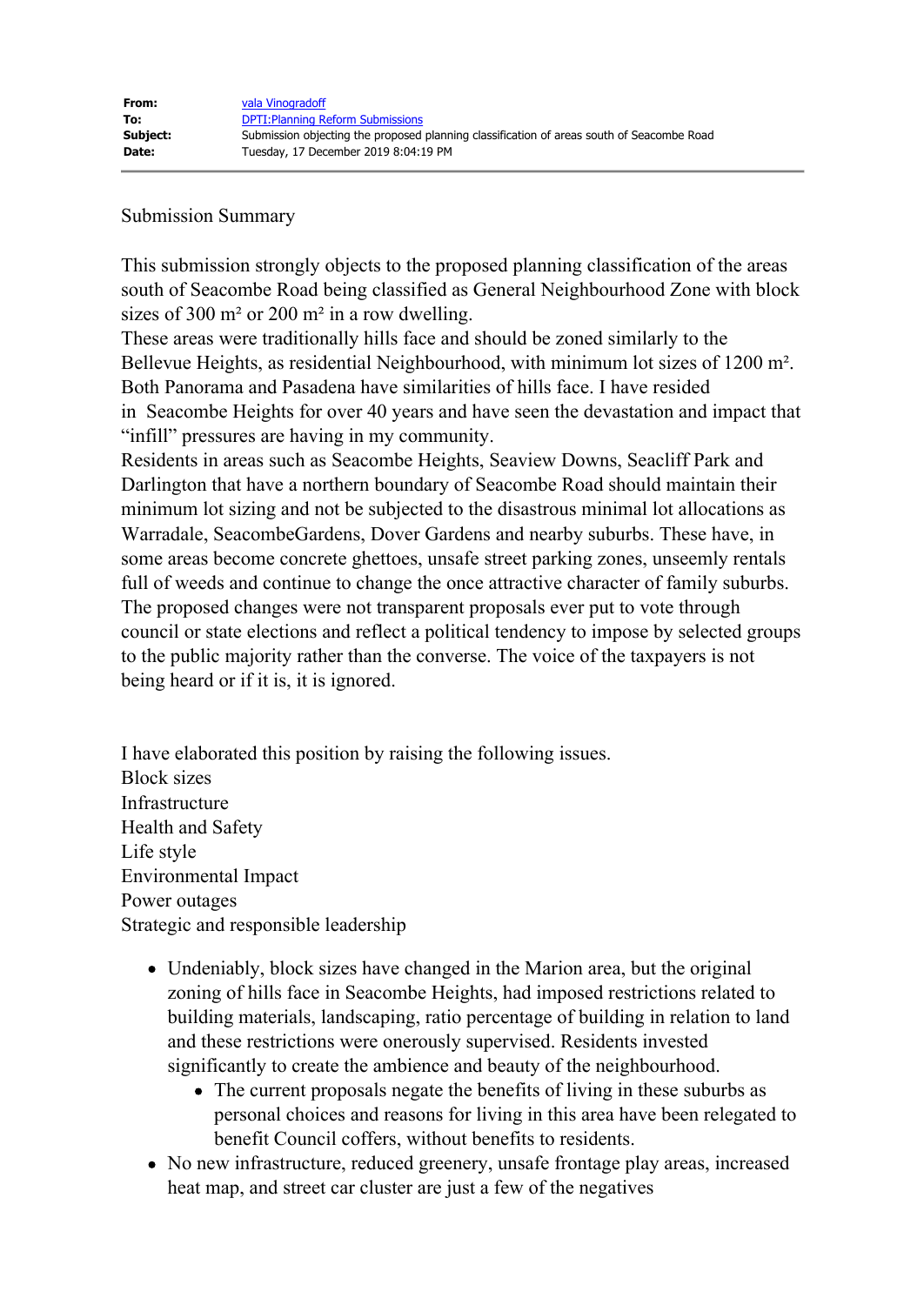Value of infill housing projects has not made housing more affordable for young people but it has definitely contributed to the wealth of investors by increasing rentals

- At a time where concerns on the addiction young people have for IT, and the impact of cyber bullying, the proposals contribute to the factor that there is less play space outside and children will ultimately use the social media inside.
	- Furthermore it would be interesting to compare criminal statistics in infill suburbs as opposed to appealing large allotments and leafy play areas. It is unbelievable that our government is blind to the correlation
	- The apparent higher level of rental properties in these infilled areas correlates with a high level of crime based on Advertiser maps.
- The proposals negatively impact on people who chose to have larger blocks and live in these hills face areas who may suddenly be confronted with infill properties that may be suitable for city living but not in the mentioned suburbs.
	- The value of established properties will drop in Seacombe Heights but not on Victoria Avenue, Unley Park where the blocks are large and could also be subdivided into numerous 300 m² allotments
- Cynicism and mistrust of politicians certainly increases when the classification of urban suburbs such as Seacombe heights, once hills face, can develop into a treeless, lawn less, concrete suburb that has the potential to be an eye sore by those looking up to the hills from the city.
- Presently, infill suburbs have minimal trees or lawns. Although council have recently planted trees in Seacombe Heights over 20 died, plus council relies on private house owners to contribute to the eco system and cooling. With the planned small 300 m² subdivisions, trees and lawns will disappear as they have on the north side of Seacombe Road.
- Parking and Street Congestion have been mentioned. Major roads cannot be widened and the congestion of Morphett Road from the Oaklands crossing has increased due to increased housing.
	- More cars parked on streets have become a necessity and contribute to to restricted passage of cars on a street, thereby increasing the risk of accidents and the potential for more fatalities
- Privacy is lessened and environmental noise is increased due to the close proximity of houses and cheap materials that transmit noise. Power outages will increase due to the increased necessary use of air conditioners.
- Suburbs, where owners chose to live because of the space, enjoy their  $800 \text{ m}^2$ blocks that are south of Seacombe Road.
	- With the proposals, we will be damned to the increased clutter occurring in Seacombe Gardens, Warradale, Dover Gardens, and Oaklands Park etc.
	- Opposition voices to infill, subdivisions are not being heard.
	- Decisions made from 40 years ago in purchasing property that had restrictions due to development codes were investments of a particular life style. This policy is now impacting on the asset value of properties and pressuring owner residents to move
- As a resident owner on a sloping block at Seacombe Heights, and as a child growing up in Warradale, my family made decisions to live there because of the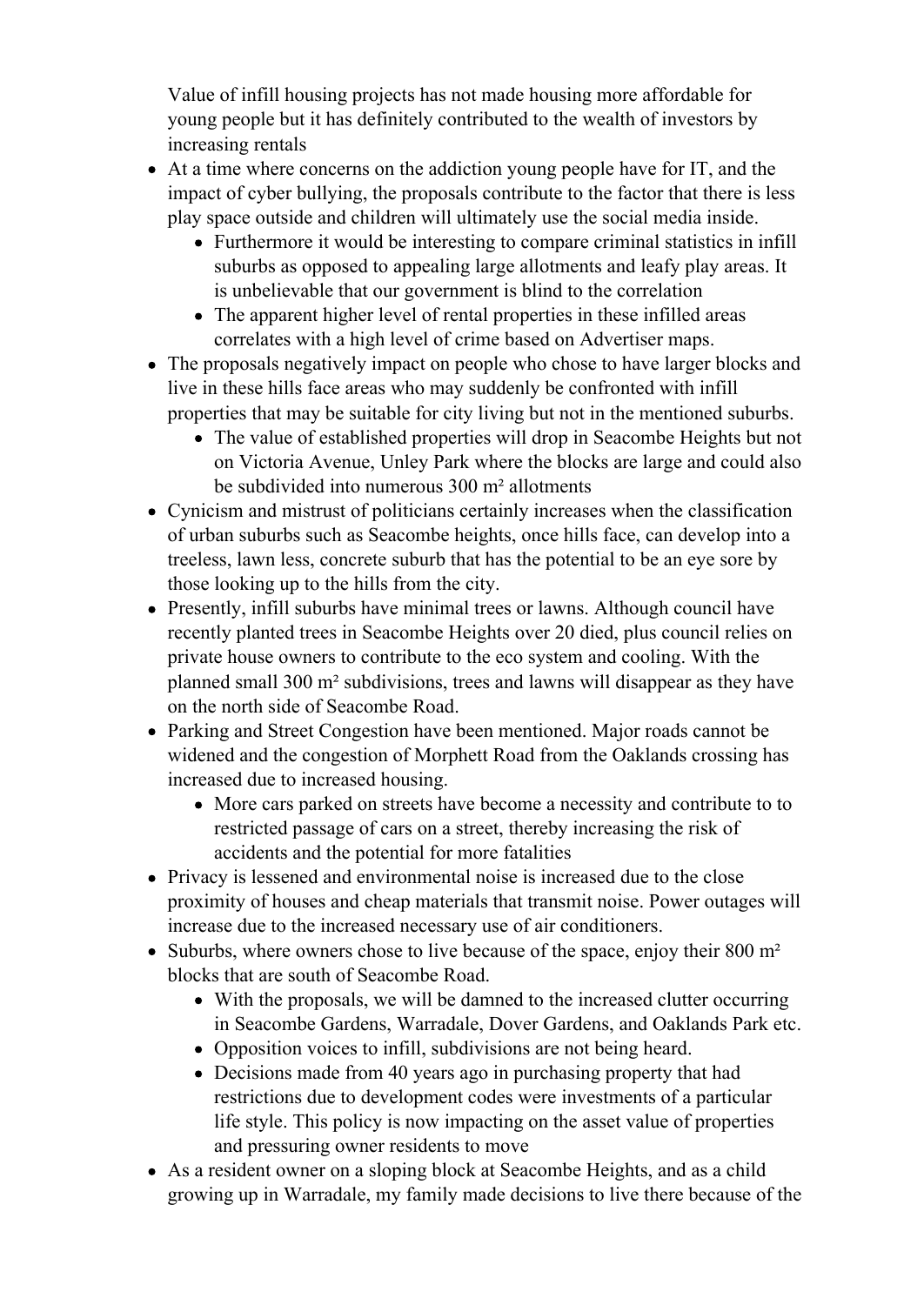space and later for me because of the beautiful views and serenity of Seacombe Heights p.

- Council is disregarding a lifestyle for which myself, and others invested and met criteria that was regulated.
- It seems that vested interests, masked by undemocratic decisions are leading decisions, governed by greed.
- There is no true leadership from either the government or within a Council that are elected to represent their constituents.
- The infrastructure is under stress due to the increased density of household and related utility needs. Capital expenditure on supplying/repairing roads, gas and water supply, sewerage, power, Internet is borne by us, the rate and tax payers, whereas property developers and council reap rewards.
- I do not see an improvement with amenities provided.
	- Existing facilities seem to be maintained, yet roads are crumbling due to increased traffic.
	- Watering occurs on existing footpath greenery, but most property owners water and maintain the plants they planted on council land at their expense.
	- Marion Council had a splurge on tree planting around September, but at least over 20 trees planted on the Moore Street reserve died and were removed, using ratepayers money.
	- Obviously administrative costs have risen, and contribute to the dipping into of revenue raised from rates.
	- It is noted that Councillors and CEO's have also had substantial pay increases,so it is extremely lucrative to have high density housing to seamlessly provide for salaries to elected councillors who disregard the voice opposed to the rezoning and subdivision of large blocks.
- Strategic leadership and planning is lacking in regard to infrastructure, and in particular opportunities similar to the Tonsley precinct could be expanded to cater for retirees who prefer downsizing that is affordable with attractive amenities, medical access, nearby transport and a safe environment
	- However what is being proposed only increases density without access to facilities, e.g Adelaide, shops, restaurants, transport

Sound developmental plans supported by planned infrastructure should drive progress, not greed that benefits a few. The Southbank, and Dockland development in Melbourne are templates for smart high density living. These are supported by transport and relevant facilities and reflect big picture, futures thinking. Our River Torrens precinct is ideal for high density.

Please don't impose unattractive infill into the identified suburbs that attracted families who invested heavily into houses with space, gardens, views and safe neighbourhoods. These families have often extended into third generation children, now adults who still desire what the suburbs presently offer.